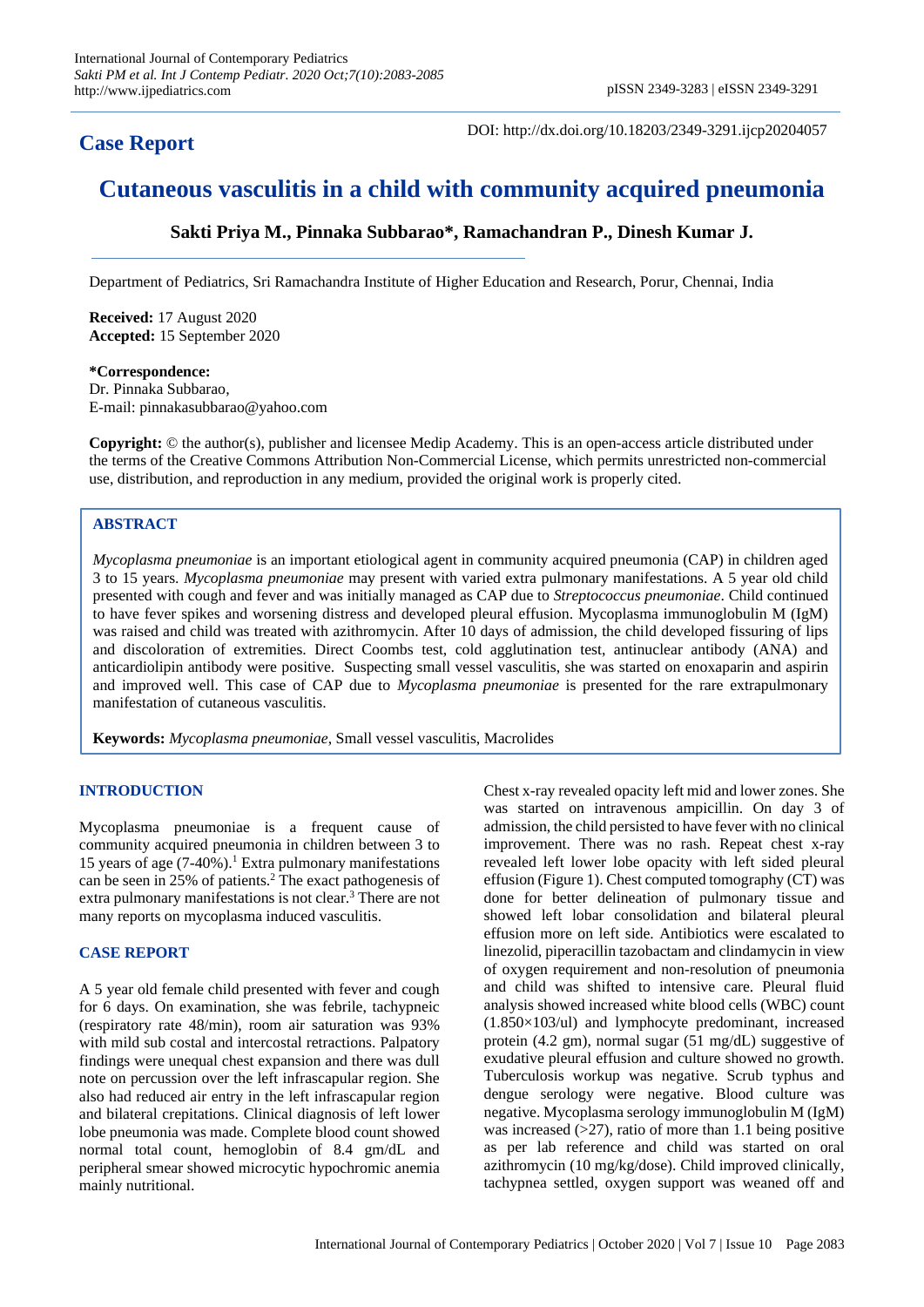antibiotics were deescalated from linezolid and piperacillin tazobactam to amoxycillin-clavulanic acid and azithromycin course was completed for 10 days as advised by infectious disease specialist only for pneumonia.



#### **Figure 1: Chest X-ray showing left lobe opacity with left sided pleural effusion after worsening.**

On day 10 of admission, she developed erythema and fissuring of lips with discoloration of toes (Figure 2). Direct Coombs test, cold agglutinin test (1:256), antinuclear antibody (ANA) and anti-cardiolipin antibody were positive. Complement levels were within normal limits. Antineutrophil cytoplasmic antibodies (cANCA and pANCA) were negative. Paediatric rheumatologist opinion was obtained and advised spot urine protein creatinine ratio which was normal, erythrocyte sedimentation rate (ESR) and c-reactive protein (CRP) was 124 mm/hourr and 1.2 mg/dl respectively, platelets were 2.31 and coagulation profile was prothrombin time (PT)-14.6, partial thromboplastin time (PTT)-24.6, and international normalized ratio (INR-1.21). Skin biopsy was not done.



### **Figure 2: Discoloration of toe tips.**

Small vessel vasculitis with cutaneous ischemia was suspected and vascular surgeon's advice was obtained to check flow of blood in arteries and veins with hand held Doppler and it was normal. She was started on enoxaparin prophylactically as advised by pediatric rheumatologist. Discoloration of toes improved within a couple of days. Enoxaparin was given for 5 days, and changed to aspirin for 4 weeks in view of transient antiphospholipid antibodies (APLA) positivity. She received azithromycin for 10 days because the child had low grade fever spikes. Repeat antinuclear antibody (ANA), direct Coombs test (DCT), cold agglutinin and anticardiolipin IgM after a month were negative. A second serum sample to estimate the rise in mycoplasma titre could not be done because the child was on review with pediatric rheumatologist.

#### **DISCUSSION**

Cutaneous vasculitis due to *Mycoplasma pneumoniae* is rare and very few cases have been reported in pediatric age group, commonly in form of purpuric lesions. Van Bever et al described a 13 year old boy who developed severe respiratory distress syndrome, biochemical pancreatitis and skin vasculitis after an acute respiratory infection due to *Mycoplasma pneumonia*. 4

Fillipo reported a 7 year-old male affected with cutaneous and retinal vasculitis due to *M. pneumoniae* infection without pulmonary detection.<sup>5</sup>

This child presented with discoloration of tip of toes which made us suspect small vessel vasculitis. Though she had positive DCT and cold agglutinin, she did not have any clinical features of hemolysis such as pallor, jaundice or dark urine. She also had positive anticardiolipin IgM which in association with cutaneous changes was suggestive of small vessel vasculitis and hence was treated with enoxaparin. Treatment for vascular complications following mycoplasma infection includes corticosteroids and immunomodulator.<sup>3</sup> This child did not receive steroids. Anticoagulation therapy with enoxaparin and aspirin was started for small vessel vasculitis and child improved well. The reason for ANA positivity in first episode followed by ANA turning negative in follow up is unclear.

*Funding: No funding sources Conflict of interest: None declared Ethical approval: Not required*

#### **REFERENCES**

- 1. Waites KB, Talkington DF. *Mycoplasma pneumoniae* and its role as a human pathogen. Clin Microbiol Rev. 2004;17(4):697-728.
- 2. Kashyap S, Sarkar M. *Mycoplasma pneumonia*: Clinical features and management. Lung India. 2010;27:75-85.
- 3. Narita M. Classification of Extrapulmonary Manifestations Due to *Mycoplasma pneumoniae* Infection on the Basis of Possible Pathogenesis. Front Microbiol. 2016;7:23.
- 4. Van Bever HP, Van Doorn JWD, Demey HE. Adult respiratory distress syndrome associated with *Mycoplasma pneumoniae* infection. Eur J Pediatr. 1992;151:227-8.